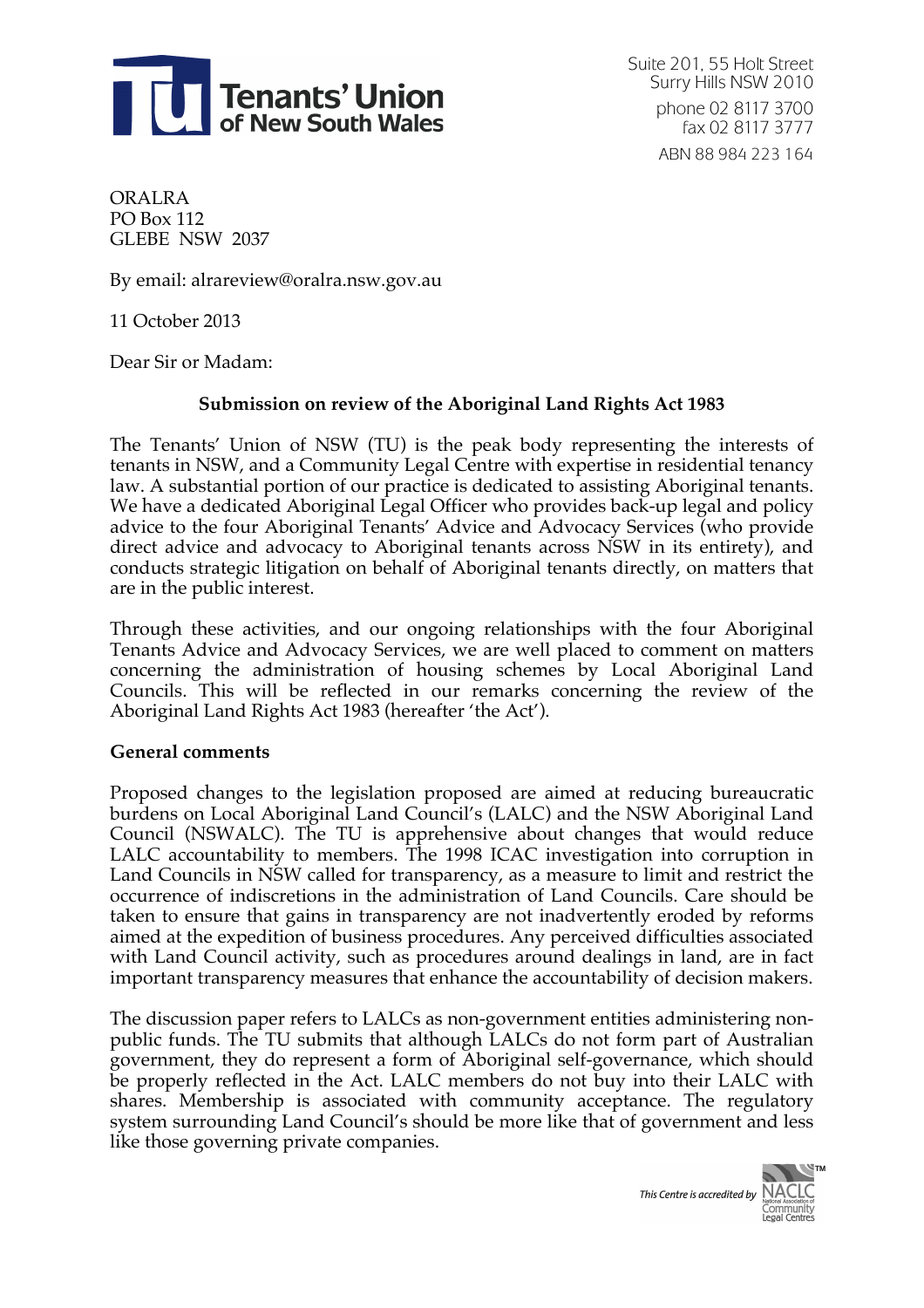LALC boards are elected representatives. If steps are taken to allow decisions to be made without the express involvement or approval of voting members, individuals in decision making capacities should be required to make such decisions through transparent processes. Mechanisms must be in place that would allow members to appeal against decisions not made in conjunction with LALC rules.

The TU believe that LALC boards should be accountable to their members and that enforcing such accountability should be a just, quick and accessible process.

### **Issues not addressed in the proposed amendments**

There are a number of issues that we believe should be addressed during this review and are discussed below.

1. Termination of tenancies without grounds

The *Residential Tenancies Act 2010* contains a provision (s.85) that allows landlords to end tenancy agreements without reference to any reason, by providing the tenant with a 90-day notice period. The NSW Land and Housing Corporation, Aboriginal Housing Office and the Community & Private Market Housing Directorate of HNSW do not allow the use of this provision, as it is contrary to the principles under which of social housing is provided. Social housing exists to provide people who cannot access housing through the private market with the security of a home to live in as long as they remain eligible to receive such housing. The Tenants' Union believes that social housing tenants should not be evicted from their premises without reference to a reason.

Use of section 85 is contrary to the principles of procedural fairness because it does not provide tenants with a reason for the decision to end their tenancy, or a right of reply to any of the underlying reasons that are inevitably present. It also removes the feeling of security that tenants living on land council premises should have.

Allowing the use of 90-day notices also risks boards and their delegates using the provision to evict tenants when they do not want to disclose their reasoning, and this is counter to transparency principles. There are a number of clear grounds upon which tenancies can be brought to an end under the Residential Tenancies Act 2010. If a LALC has a valid reason for ending a tenancy, the corresponding section of the Act should be used. The Land Rights Act should be amended to make this a clear requirement for LALCs operating a social housing scheme.

2. Alternative Dispute Resolution

The relationship between land councils and their tenants is unique. Unlike other landlords, LALCs have a relationship with their tenants outside of their contractual obligations. These include, personal relationships as family, friends and community members; but also professional though the relationship between a LALC board and its members. In our opinion, some disputes between LALC boards and executive and voting members would be better dealt with through alternative forms of dispute resolution such as mandatory mediation, conciliation or arbitration and through the courts.

# **Recommendations and Proposals**

1. Housing recommendations